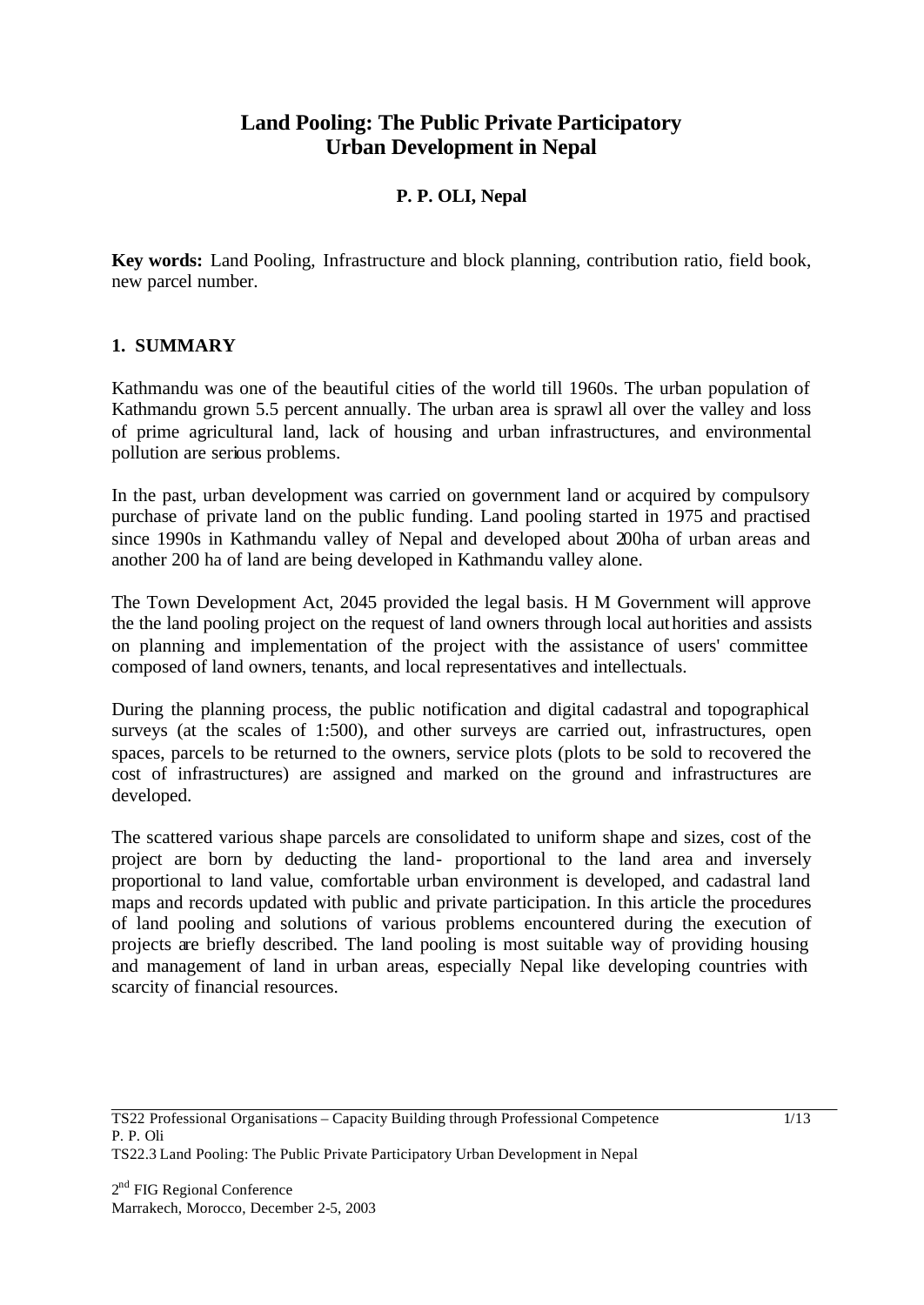# **Land Pooling: The Public Private Participatory Urban Development in Nepal**

# **P. P. OLI, Nepal**

### **1. BACKGROUND**

The unplanned growth of urbanization in the Nepalese towns is creating problems of great proportions causing serious concern to all who live here and who understand its true implications. Population of the Nepal is increasing rapidly owing to an influx of migrants from other parts of the regions who come to the capital in search of employment, education, health services and security. The political unrest particularly the discrimination and insurgency has accelerated the rate of influx of the migrants. According to a recent estimate the urban population will double by the year 2030 out of which will be 30% of the total population of Nepal. Building a house regardless of where and how is the most coveted dream of most of the residents of the town who do not own a house. In the absence of a strong planning and regulating body, lack of proper housing facilities and development of economic and social activities degradation of environment and the undesirable urban sprawl is ever spreading. Houses are being built with no proper provision of road, water supply, drainage, electricity and telephone facility. Providing the necessary infrastructure in an unplanned built up area is difficult and expensive, often even impossible. Effective intervention at policy and implementation level is required to check further haphazard growth of urbanization leading to degradation of environment and undesirable aesthetic and sanitary conditions. Thus, the residents of the town, common man on the street, professionals and intellectuals are feeling the need of a planned urban environment increasingly. Town Development Committee (TDC) were formed to address this need through initiation and coordination of planned townships.

#### **1.1 Environmental Situation**

The environmental situation of Nepal is degrading annually despites about 18% of the territory is set aside for national parks, wild life sanctuaries and conservation areas. The air quality is fairly clean except along the southern border areas with India and Kathmandu valley where dust and air pollutants floats during dry seasons.

The quality of ground and surface water is also potable, except stream flowing from urban areas, near surface water (30 m and above) of Kathmandu valley and some areas of terai. The pollutants in these areas are sewage and arsenic pollutions of some areas of terai.

The biodiversity and local breeds are declining due to decline of forage and habitat or forest with special species. These are also problems of loss of traditional trans-migrating route of wild life.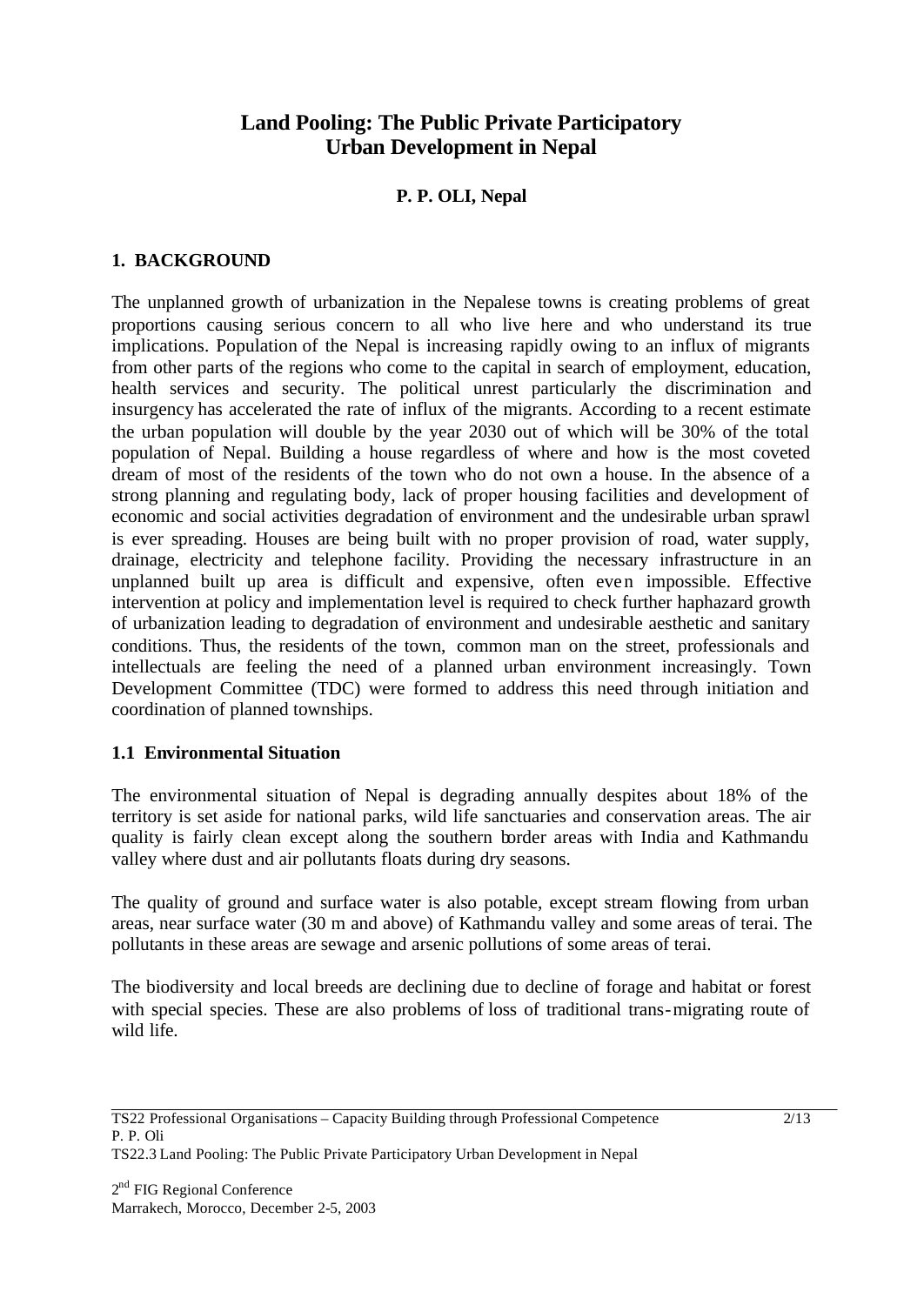Many cultural heritages are corrupted; declining and sites are encroached by settlement. Integrated land development programmes generally considered these matters and urbanisation will have stress on environment and people both.

# **2. URBAN -RURAL INTERRELATIONSHIP**

The sustainable environmental is more serious agenda for urban people due their number, lack of sufficient natural resources and its economical benefits to the local residence.

The food, water and other natural products are sold to urban market from rural areas, further processed and sold to urban and deficient rural areas. National parks, open spaces and natural forest, fauna and flora are maintained in rural area and it will create sustainable natural environment, provide spaces for recreation and opportunity to study the nature and income to local people.

Similarly rural land is planned for housing and other facilities and the disposal and treatment of urban wastage and recycled as fertilizer.

The rural land use was sustainable in traditional system. The new crops, higher intensity of cultivation, extension of areas and modem means production affected the sustainability. The soil fertility, quality and quantity of water, air and agricultures production declined and some natural flora and fauna disappeared due loss their forage and habitat. The planning work also is considered these matters as well as comfortable housing and economic benefits.

# **3. INTRODUCTION TO LAND POOLING**

The urban development in Nepal is being carried out the following ways:

- <sup>−</sup> Land acquisition, infrastructures development and distribution back to local residence and other people.
- <sup>−</sup> Guided land development
- Land pooling and
- Land development by private organisation.



#### TS22 Professional Organisations – Capacity Building through Professional Competence P. P. Oli

TS22.3 Land Pooling: The Public Private Participatory Urban Development in Nepal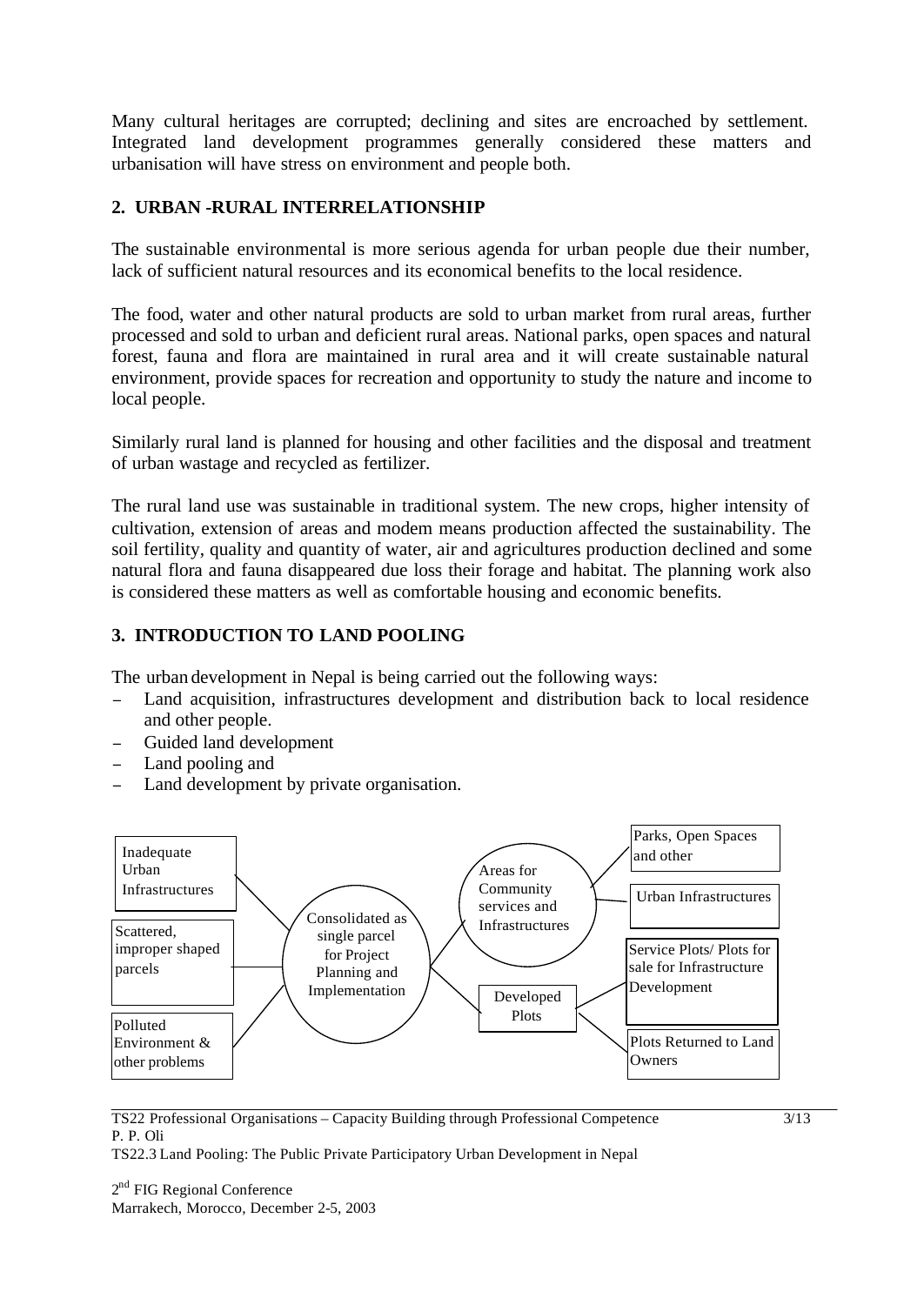Prompted by this urgent need of adequate shelter with comfortable urban infrastructures to all citizens, conservation of prime agricultural land and environment, land consolidation, and planned urban growth, the municipalities have no resources to carry out planning and development of infrastructures, have resorted to the concept of land pooling.

# **3.1 Concept of Land Pooling**

The land-pooling scheme is regarded as one of the best readjustment technique for planned provision of urban environmental infrastruc tures and supply of urban land without external investment. It is a proven and successful land development scheme in the country with a history of more than a dozen successfully implemented projects within the Kathmandu Valley only. The concept of land-pooling consists in acquisition of a plot of land divided into a large number of small parcels belonging to an equally large number of land owners; plan and provide all necessary infrastructure such as road, water supply, drainage, electricity and telephone, open spaces, community service area; consolidate and replot the parcels and give back to the owners. The cost of planning and providing infrastructure is covered from the land itself to be contributed by each landowner. Thus the owner gets back about 12- 30% smaller piece of land but with all necessary infrastructure including parks and open spaces. Moreover, the original irregular shape plot is converted into a nice regular geometric shape. Thus, land-pooling can be defined as a land management technique for carrying out unified design, servicing and sub-division of a group of separate land parcels for their planned urban development with the sharing of the project costs and benefits between the land owners and recovery of the project costs by the sale of some of the developed plots.

The concept of land pooling can be explained with the help of two key words, *unification* and *partnership*. Unification indicates the consolidation of separate land parcels, the unified design, infrastructure provision and subdivision of these parcels and a unified preparation and implementation of the scheme under a single management. The word partnership indicates the partnership between government, private and community for urban land development.

It should be borne in mind that for any scheme to be successful, it should offer sufficient benefit to the stakeholders so that they are willing to actively participate to make the project successful. In this context the land-pooling scheme offers the following benefits to the landowners.

- A significant net increase in the market value of his land
- <sup>−</sup> Well-serviced housing plots easy to sell if needed.
- <sup>−</sup> A government agency / local government use its governmental power and status to benefit him.
- Retain part of his original land after its conversion from rural / semi rural to urban uses.
- All of the above could never be possible by individual effort.

### **3.2 Objective of the Land Pooling**

The objective of the Land pooling is to prepare a master plan, providing basic infrastructure such as road, electricity, telephone, drainage, potable water supply, open spaces, parks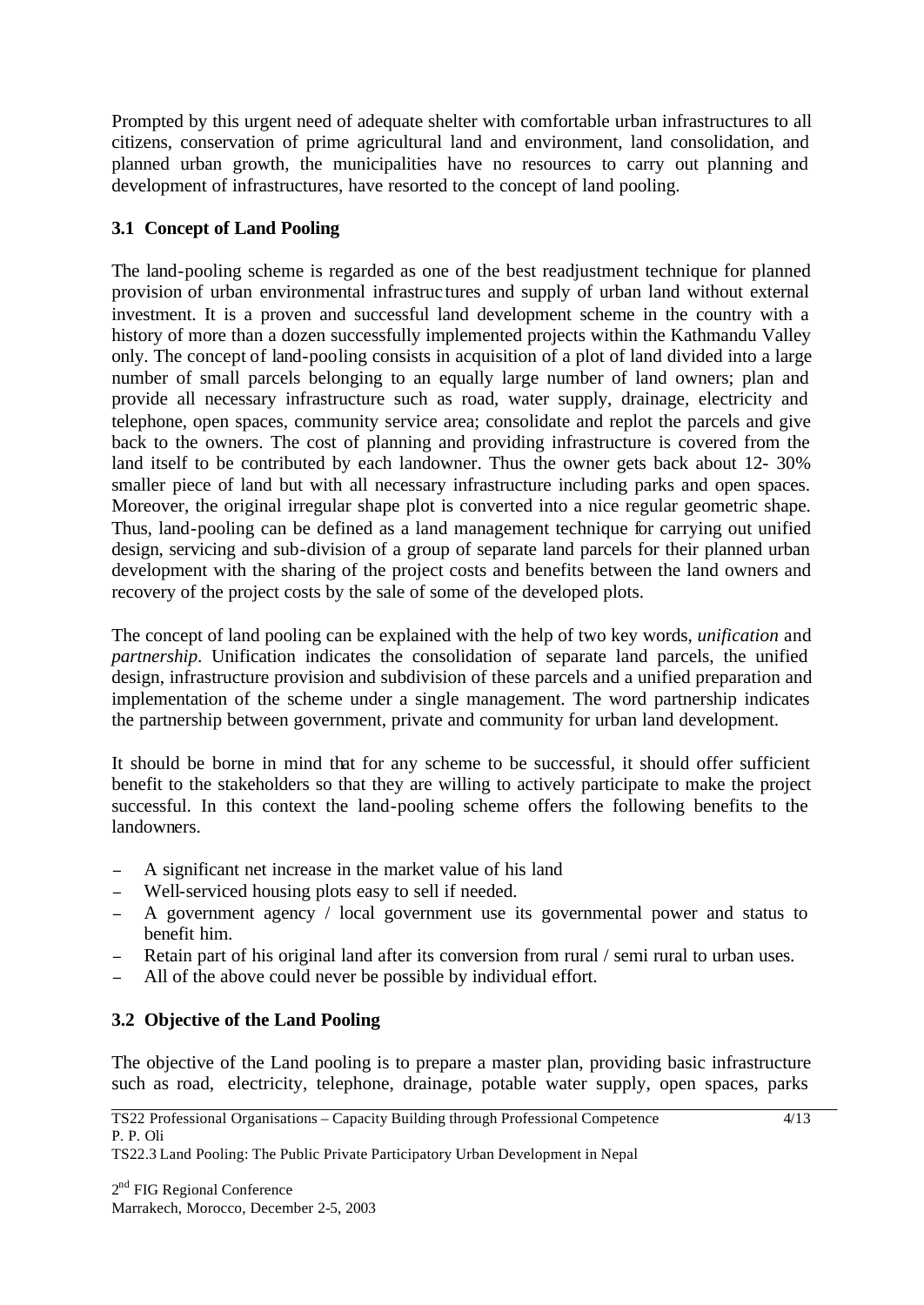making it suitable for an ideal urban residential, commercial and other or mixed blocks and redistribute the planned plots to the land owners who agree to share the cost of development by contributing a part of their land parcel. The main objectives of urban planning by land pooling are:

- To provide maximum number of developed plots and to conserve agricultural land, cultural heritage and environment.
- <sup>−</sup> Maximum participation of local people in the process of urban planning making them aware of the importance of planned urban development.
- <sup>−</sup> To control the rapid unplanned urban growth and its impact on environment and to emphasize the importance of the concept of planning in modern urbanization.
- To provide employment opportunity to local people.
- To set an example that unified development efforts are successful only through active participation of the local people.
- To set an example of a planned urban residential area with all necessary infrastructure and clean environment.

# **4. LEGISLATIONS**

It is a simple concept but its success calls for careful project preparation and efficient implementation. The formulation of present legislation started in 1954 enacting Development Committee Act 2013. The Town Development Act 2045, Para 12, and Land Reform Act 2021 and Byelaw 2060, regulates the land pooling activities.

# **5. PROCEDURE**

The major steps of the activities are schematically given in the task flow diagram in Figure 2. The short description of each of the activities follows.

### **5.1 Approval**

After receiving the requested of the landowners for land pooling of the areas through the concerned municipality and in concurrence of local offices, the Ministry of Transport and Public works approves the land pooling of the area and constitutes the users committee, representing the stakeholders and the management committee, representing experts and local officials.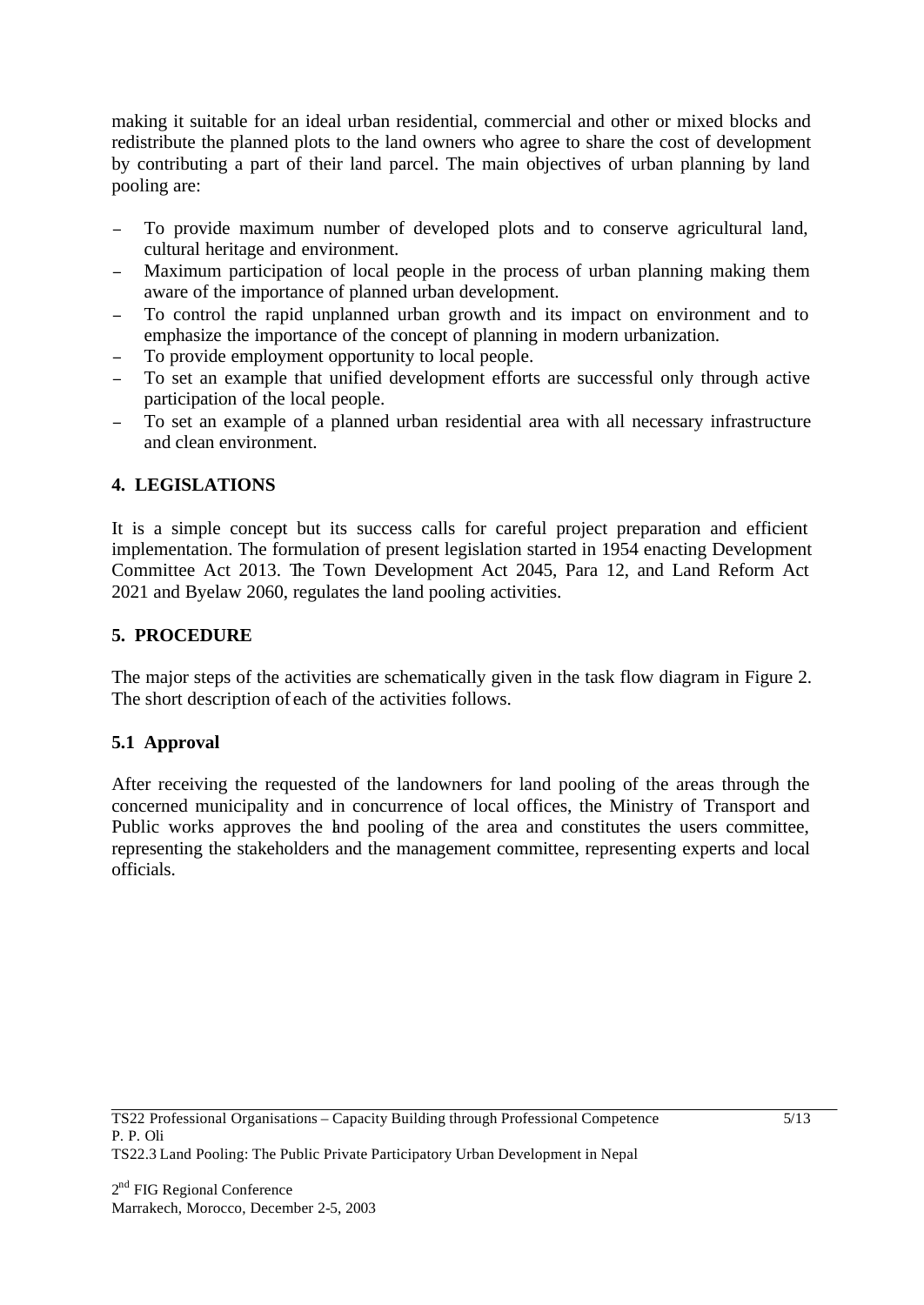### **5.2 Surveys and Mapping**



**Figure 2** 

### 5.2.1 Topographical Survey

The methodology adopted to carry out the topographical survey is as per the specification of Survey Dept. Nepal which is briefly outlined below.

- Instrument Used: Total Station or other EDM instruments are used for the topographical survey. The data storing are downloaded in AutoCAD environment, and maps are prepared in AutoCAD.
- <sup>−</sup> Control Points: The control points trig points and benchmarks established by Geodetic Survey Branch within the project area are obtained, identified and used in the field with the help of the description cards. The coordinates are in modified UTM projection system and the Bench Mark heights are. Mean sea level height of Bay of Bangal. The new additional control are established at an accuracy of about 1:50000. The accuracy of existing geodetic control points are also checked found reliable of ? 10cm.
- <sup>−</sup> Contours: The topographical survey is planned to produce final maps at 1:500 and with contour interval of 0.50 m.
- Features: All the man made and natural features is shown in the topographical map.
- Boundary: Boundary of the project area is identified clearly with the help of the users Committee and delineated on the maps. Any minor controversy regarding the boundary is resolved at the time of survey in the field itself.

TS22.3 Land Pooling: The Public Private Participatory Urban Development in Nepal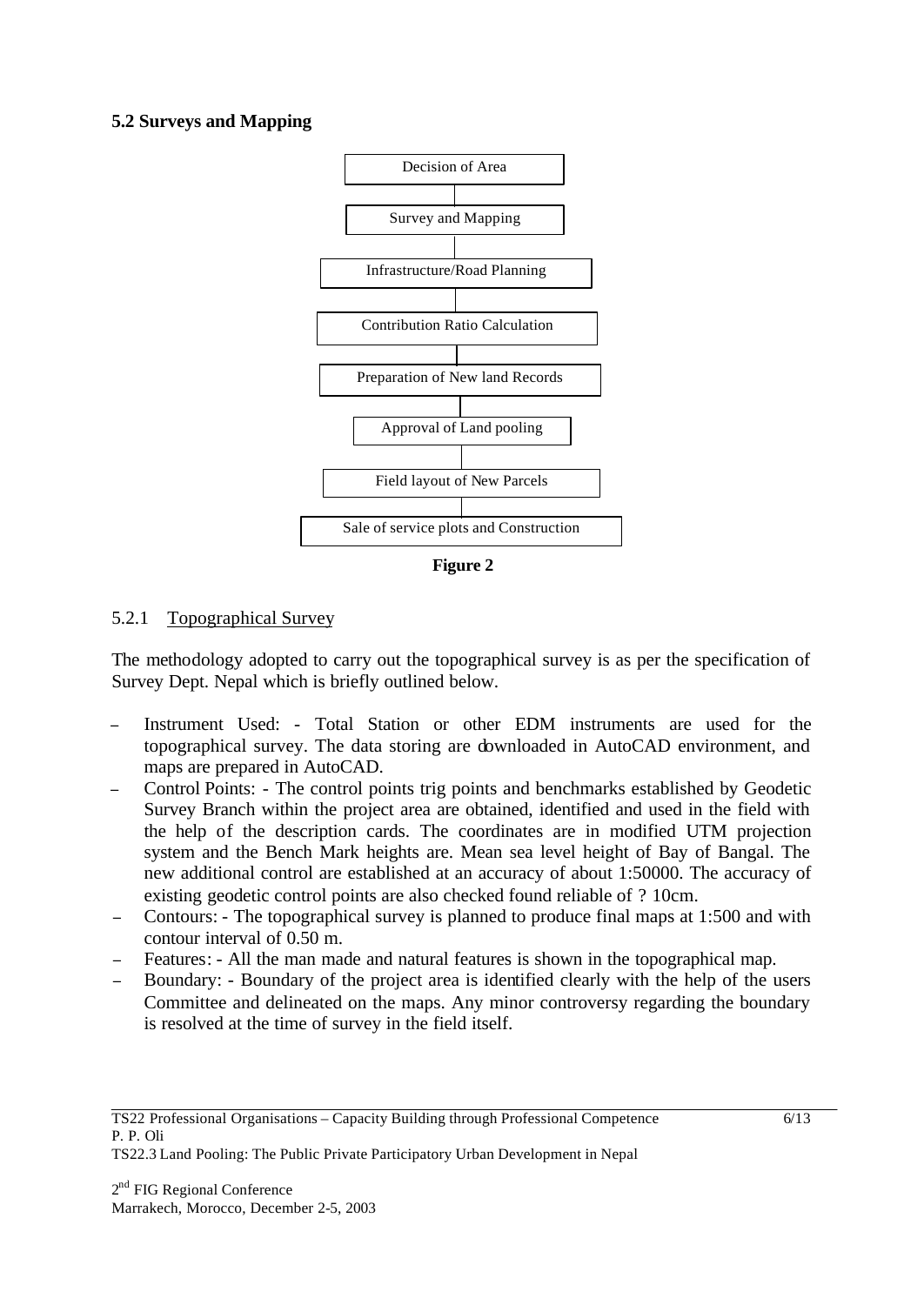### 5.2.2 Cadastral Survey

- Existing Cadastral Map: Existing Cadastral Maps of the project area is available from the District Survey Section and the records of the land holding, certificates are available with the district Land Revenue Office. The cadastral maps are isle land type 38 districts out of 75 districts and at the scale of 1 inch = 100 ft (1:1200) to 1 inch = 400 ft and 1:500 to 1:2500, surveyed during 1965-1997. They are scanned and joined into one sheet electronically. The surveying method was used the chain survey for distance measurement and plain table with or without geodetic control points. Therefore, it is natural to expect error in both area computation and the shape of the plot in the map
- New Cadastral Survey: A new cadastral survey was carried out with cooperation with Cadastral Survey Party (Napi Goswara) using geodetic control points as described above. The new cadastral plans of the area are prepared at the scale of 1:500, digitized and be overlaid on the topographical map. The surveying method used are tapes for distance measurement and plain table surveying for the preparation of the cadastral maps. These plans with existing plots and topographical details are be used for planning.

### 5.2.3 Land Records

The land records are field book, plot register and ownership records, and cadastral plans. The field book consist of the records of parcel number by each ward of Municipality or Panchayat (VDC now), name and signature of tenant, name and signature of land owners, adjoining parcel numbers land use, land class, area, date of survey and remarks by tenant and survey office (in remarks column).

The Photocopy of field books and plots register and list of owners were received from respective offices e.g. survey office and Land Revenue Office of the district. The area of parcel and owners are checked with records as well as re-measuring the areas from existing maps and new maps.

The average size of parcels is calculated and generally landowner or tenants has 2-4 parcels either in one location or in different locations. The parcel sizes and their distribution are used to decide the plot depth of the block.

### **5.3 Planning of Infrastructures**

The process of planning started by dividing the entire area into blocks by roads. Plots for open spaces, parks, and community facilities are delineated. Other service industries like hotels, entertainment catering tourism, market place, IT parks be added to create job opportunities. The total area of such open spaces will be in the range of 3 to 5% of the total project area. The remaining area will be the residential mixed and commercial areas and future housing reserve area, which will be divided into smaller block areas by providing smaller roads. These smaller blocks will be subdivided into individual housing plots in such a way that each plot will have access to road, drainage, water supply, electricity, telephone.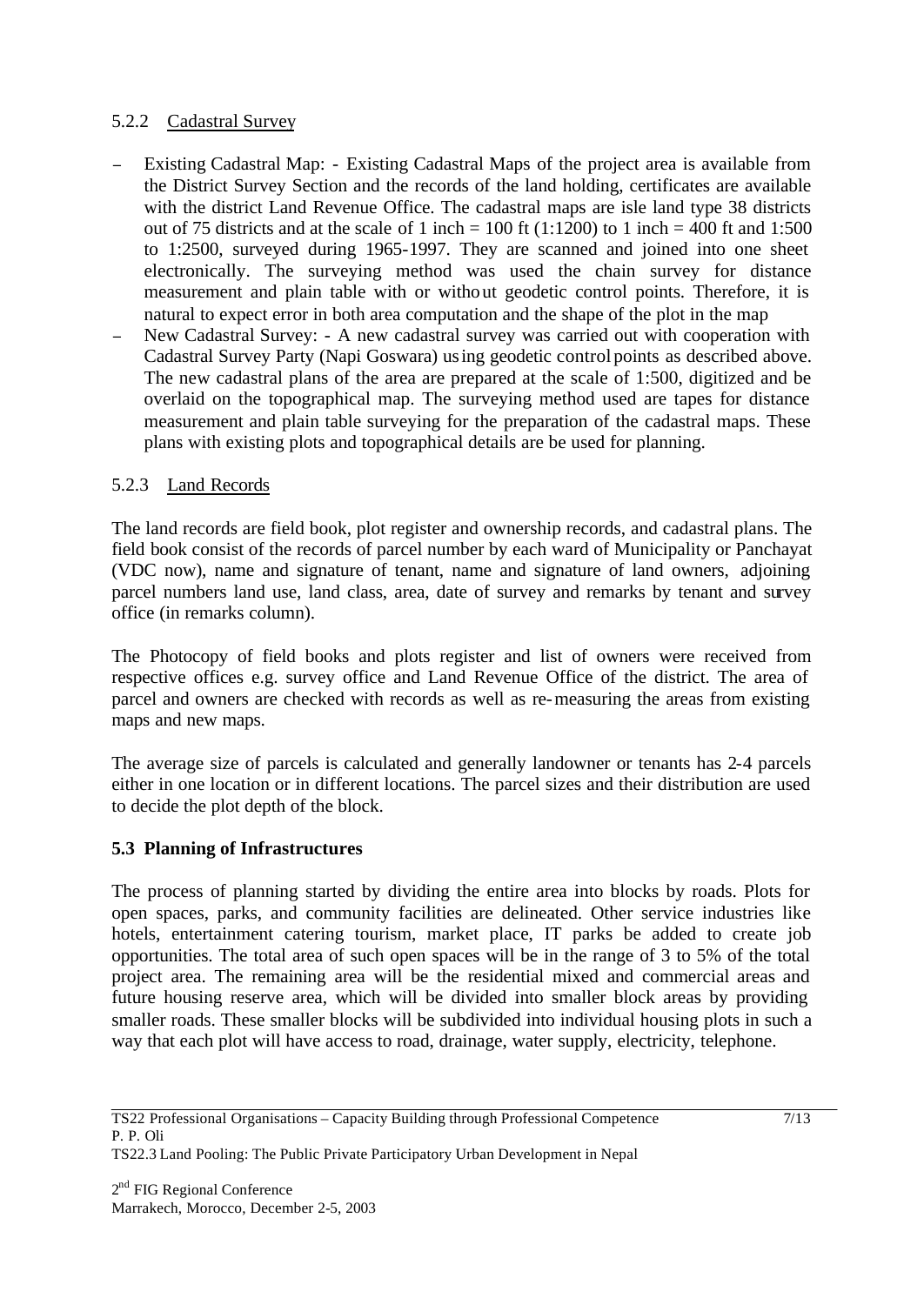### **5.4 Infrastructures**

### 5.4.1 Roads

The width and right of way of the roads are designed based on the available norms and standards and are finalized after discussion with the users committee. The pavements are designed based on prevailing engineering practices. Thickness of the base course will depend on the property of the sub-grade. Construction works are carried out without disturbing the environmental situations. The stakeholders will decide which costs are to inc lude for the purpose of deriving the contribution ratio.

The design speed is of 60km/hr and 40km/hr for main road and other roads respectively and maximum gradient of the road is 1:10. The road will be planned on the basis of land use, road type (one way or both way) and number of service plots on the road hierarchy basis. The 9 m diameter and 12 m. hammerhead will be maintained to junction of road longer than 25 m. The width of road on commercial and institutional areas will be better than 9 m.

The road hierarchy will be as following: -

- <sup>−</sup> Main Road 11 m.
- <sup>−</sup> Secondary Road 9 m.
- <sup>−</sup> Small Road 7.5 m.

### **5.5 Drainage and Sewerage**

The storm water drainage and domestic sewage both will have to be taken care of by providing sewers along each road. There will be serious problem of flooding by rainwater in the southern part of country during the monsoon period. Adjoining to town have problem of sewerage and waste pollution problems. Many culverts along the main roads and highways require to be fully operational during the period. It is required to separate the drain water and sewerage and treat them before interring into the stream or river. The suitable methods of treatment and locations Sewerage Treatment Plants are planned. It is required to reserve land for settlement of the persons affected from the plant. The sewerage line will run mostly along centre of the road.

#### 5.5.1 Electricity

The supply of electricity and high-tension lines are critical for planning. The electricity authorities are requested to provide sufficient electric power and generally, single pole 11 KVA lines are translocated along the main road. The roads and open spaces are planned along the HT lines.

#### 5.5.2 Drinking Water

The existing ancient stone waterspouts are repaired and used. The potable (drinking water) are supplied from existing system, however, it is usually the municipality lacks capacity of reservoirs and; hence it needs land for water tank. The land pooling areas have population of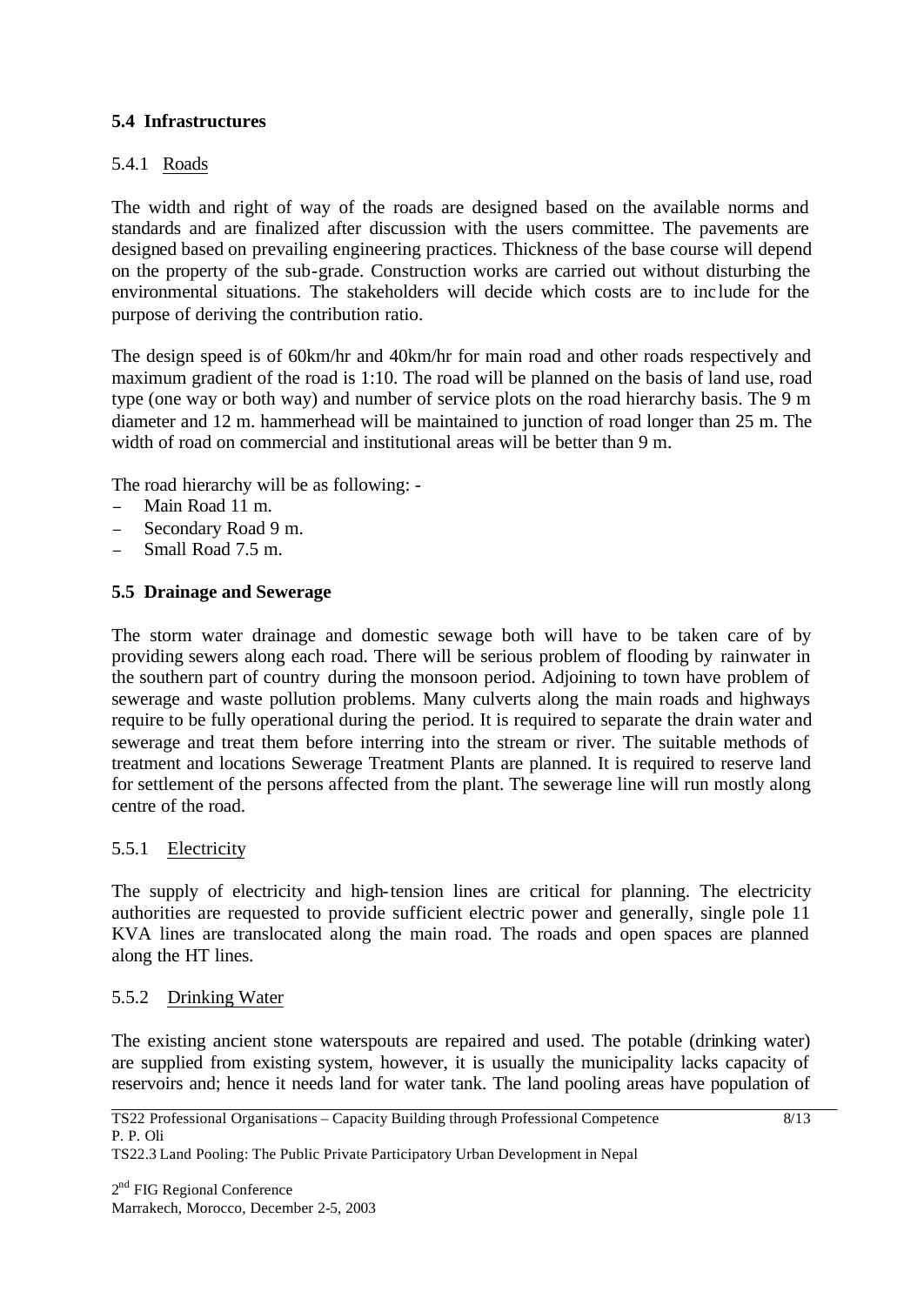about 300 population/ha, which needs about 100 litre/day/person of potable water. The pipeline will be placed along the footpath / sidewalk area.

# 5.5.3 Other Infrastructure Facility

Telephone: -The telephone line will be provided along the footpaths of along the main road. The main lines with cabinets will be extended to the area.

Education: - The land for schools is allocated as per standard norms which required quite high quantity of land.

Health centre: - It is propose to have land for health centre with OPD and emergency check ups and have referral facilities to the nearest hospital. It will have 1-2 plots at the centre of the areas.

Open spaces: - There will be land for open spaces at the central every major block. As per requirement 3- 5% percent of area will be assigned for open spaces and green belt the steep sloping areas as well as other places. The green belt will be planned around the river banks and steep slopping areas.

Community area: - The following community area like, temple, library, auditorium, market places, will be assigned. The information technology area, market areas, bus/ car parks area sae assigned. The open spaces near the temples for cultural activities like marriage and other ceremonies, cemetery/ crematory and inns for mourning near waterspout. The archaeological, religions monument and sites like historical temple, inns, spouts, wells are renovated and conserved with the participation of local people as well.

### **5.6 Block Planning**

#### 5.6.1 Project Approach

The land pooling is done on the approach of land consolidation principle after analysis of topography, parcel size and consolidation of scattered parcels of a family. The block are divided on the basis of

- Plot size
- Number of Houses
- Pressure of urbanization and
- Reserve area.

The special emphasis will be given to the following matter to layout block and plots.

- <sup>−</sup> Access to highway and planned roads
- Junction points
- <sup>−</sup> Existed buildings and infrastructures
- Natural topography and slopes

TS22 Professional Organisations – Capacity Building through Professional Competence P. P. Oli

TS22.3 Land Pooling: The Public Private Participatory Urban Development in Nepal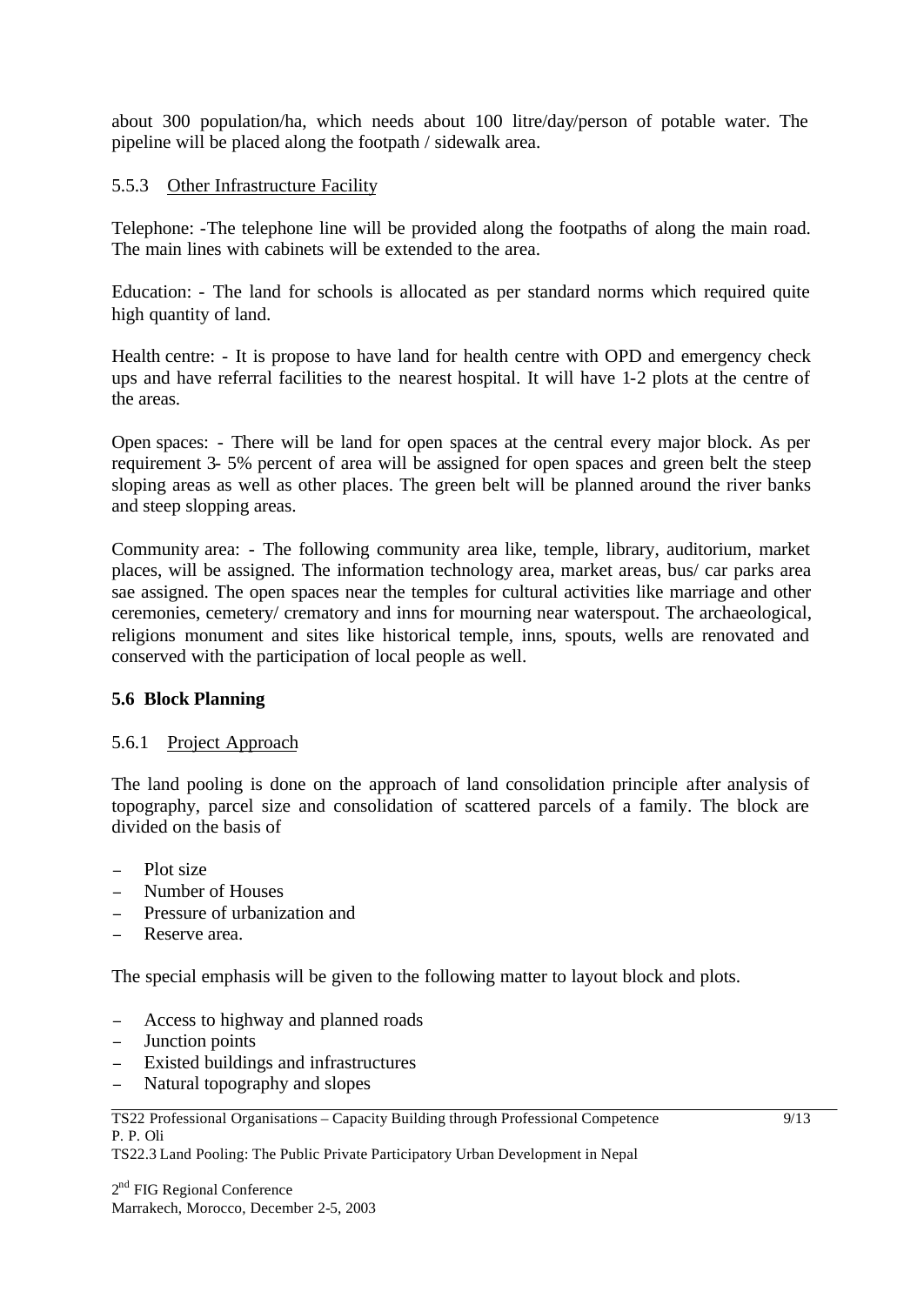Environmental situation (greenery, open space, canals)

The blocks are generally designed longitudinal direction of main roads and the distance between two open spaces will be 100-200m. The width of road will be at least 7.5 m. except the existing houses with 1.5m set back. Very few houses will be demolished.

### 5.6.2 Sub Division

The blocks are subdivided to provide access road to each plot and open spaces are located centrally and planned clusterly in order to have social harmony.

### 5.6.3 Block Layout

The blocks are laid out to have plots of minimum size 80 sq m and frontage of 6 m and the depths of the blocks varies 30m to 50m depending on the parcel sizes of land owners. The frontage also depends upon the plot size. Generally plot depth will be 2.2-2.5 times of frontage and will not exceed of the 3 times of frontage.

### **5.7 Contribution Ratios**

Each landowner will share the cost of the project by contributing part of his land area. How much land he will have to contribute will depend upon the total cost to be shared by all the landowners, value of the land after the project and the land covered by the infrastructure and the open spaces. The net area of the developed land plots to be distributed back to the owners will be the total original area less the area occupied by the infrastructure and open spaces less the area of the service plots. The contribution ratio is the ratio of the net area to be returned back to the total original area.

Contribution Ratio  $(CR)$  = Net area to be returned back / Total original area.

Contribution ratio and land to be returned to land owners/tenant will be as following:

- 1. Land be returned same locality/ place
- 2. The minimum parcel area and frontage should be less than  $125 \text{ m}^2$  and 8m respectively
- 3. The land less than 80  $m<sup>2</sup>$  will be added to make more than 80 $m<sup>2</sup>$  with more than 6m frontage and returned to related owners on the price fixed price by the project.
- 4. The frontage of corner plot will be assigned as per the contribution by the larger road and smaller road. The contribution will be deducted from the calculation of both roads.
- 5. Corner plot assigning will be done as far as possible the original corner place. The contribution for the road will be calculated on the basis of additional land required for the road. e.g. the existing road is 3m and new and new road is developed 11m. Hence the plot required to contribute will be  $=$ (width of new road-width of existing road) x the frontage of the plot.
- 6. The set back area of 1.5 m is kept for the existing houses along the window sides.
- 7. The contribution ratio will be calculated on the basis of plot depth/frontage and table will be prepared. The generally plot depth will be generally18- 25 m.

TS22.3 Land Pooling: The Public Private Participatory Urban Development in Nepal

TS22 Professional Organisations – Capacity Building through Professional Competence P. P. Oli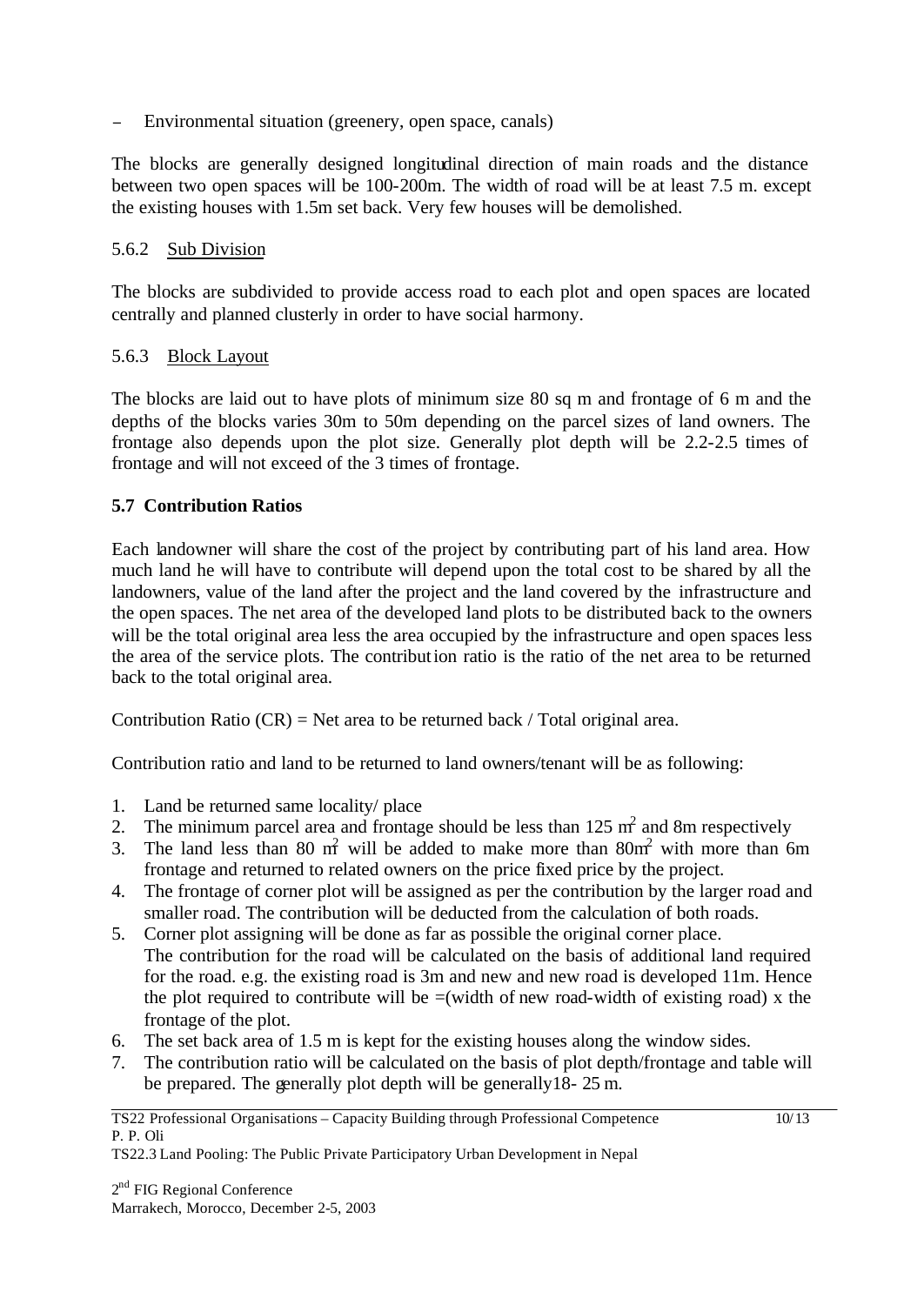- 8. The contribution ratio will be calculated by reducing existing road up to the plot depth and after ward equivalent reduction of exactly of footpath.
- 9. Community area and owners plot will be assigned first and sales plots will be decided later.
- 10. Provision on high tension line
	- <sup>−</sup> The cost of moving (11 KVA, single pole) high-tension line will be borne by landowners of effected plots.
	- <sup>−</sup> The non-construction of area under the high-tension line will be used for construction of roads. 10% of the land will be deducted from the owners.
	- Set back will be left as per the regulation.
- 11. The plot less than 200m<sup>2</sup> will be consolidated and returned to the owners.
- 12. The averages weightage of 1 m footpath will be given to the plot near the canal, streams and other common land.
- 13. Developed plots will not be allowed to subdivide the plot to the smaller than area and frontage fixed by the project.
- 14. The develop plots will not be allowed to provide access to the plots adjustment to the project area.
- 15. The adjointing plot of open spaces requires to contribute1% of its land.

# **5.8 Determination Priority of Location of Plots**

The land owner/ tenant will be allowed to choose his plot with the following priority:

- <sup>−</sup> Land owner with existing house or land preparation,
- <sup>−</sup> Land owner/tenant of corner plot of the same block,
- Owner of land of same location.
- Land owner of consolidated parcels located 2 or more than 2 different locations,
- $\frac{1}{2}$  Plot size smaller than 80 m<sup>2</sup>.

# **5.9 Financial Analysis**

# 5.9.1 Cost Estimates

The unit rates of labour and material were obtained from the District Development Committee. Rate analysis be carried out based on the prevailing norms using the district rates. Quantity of each of the items designed will be taken carefully and precisely. Finally cost per metre of each type of road (earth, gravel and blacktop) be found out. Cost estimates of parks and other community facilities will also be carried out.

# 5.9.2 Total Project Cost

After computing the cost of each of the project component, total project cost will be estimated. The cost and the mechanism for sharing the cost will be thoroughly discussed in the meeting of the stakeholders. The meeting will decide what portion of these total cost is to be borne by the users. The valuation of the developed land plots will also be decided by the meeting. Then the area of the developed plots required to cover up the cost will be worked

TS22.3 Land Pooling: The Public Private Participatory Urban Development in Nepal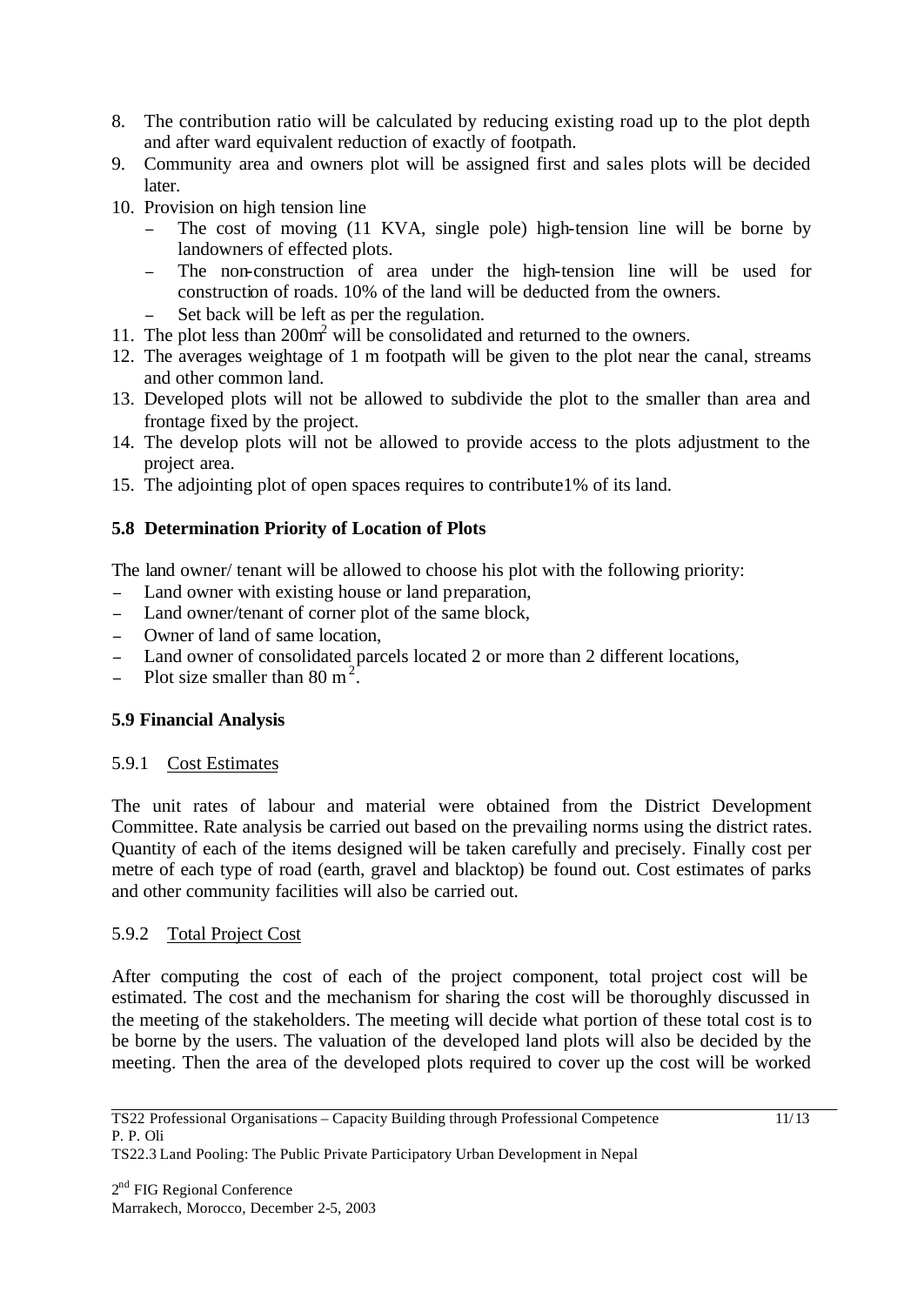out. This area will be considered as the service plots and part or whole of the cost of the project will be recovered by selling these service plots.

# **5.10 Preparation of the Final Land Records and Map**

### 5.10.1 Replotting of the New Cadastral Map

After the decision of contribution ratio, the final cadastral map will be prepared in consultation of landowner with the exact sizes of plots to be returned back to the landowners. The new plot numbers and area will be assigned to them. The Field Books are prepared along with the new map. The map will also be plotted with dimension and area of parcel and in colour assigning different colour to the residential plots, service plots, parks and open spaces, roads, community facilities (sports centre, entertainment centre etc.). The new land records are checked and adopted.

### 5.10.2 Demarcation of the Plots in the Field

The planning completed in the map will be replicated in the field by demarcating all the plots with concrete monuments about 0.5m high for the block boundary and the individual parcels as well as the area of parks and community centres.

### **6. PROBLEMS AND WEAKNESSES**

The land pooling is a time consuming work and is carried out with consultation and concurrences of many stockholders. The approval process is long and implementation of programme is effected by various factors. The weakness of land records and efficiency of staff also effect the progress of the programme, which will further adds the inconveniencies to the land owners.

The mean weakness of this programme is that it does not consider the provision of the land to landless and poorer families of the area.

### **7. CONCLUSION AND REMARKS**

The land pooling is one of best solution of solving problems of provision of comfortable housing and infrastructure development without external funds. Despite the hardship during the implementation phase, generally residences are always happy after implementation. The land records are updated, tenancy secured and comfortable shelter developed. More surveyors and land managers are required to train to carry out such works.

#### **8. REFERENCES**

- Ives J.D and Messerli B. 1989, Himalayan Dilemma, Reconciling development conservation, UNU, Tokyo
- Kapardakar Dr, HD and Diwan G.R. 1994, Urban and Regional Planning. Principles, Practice and the Law.